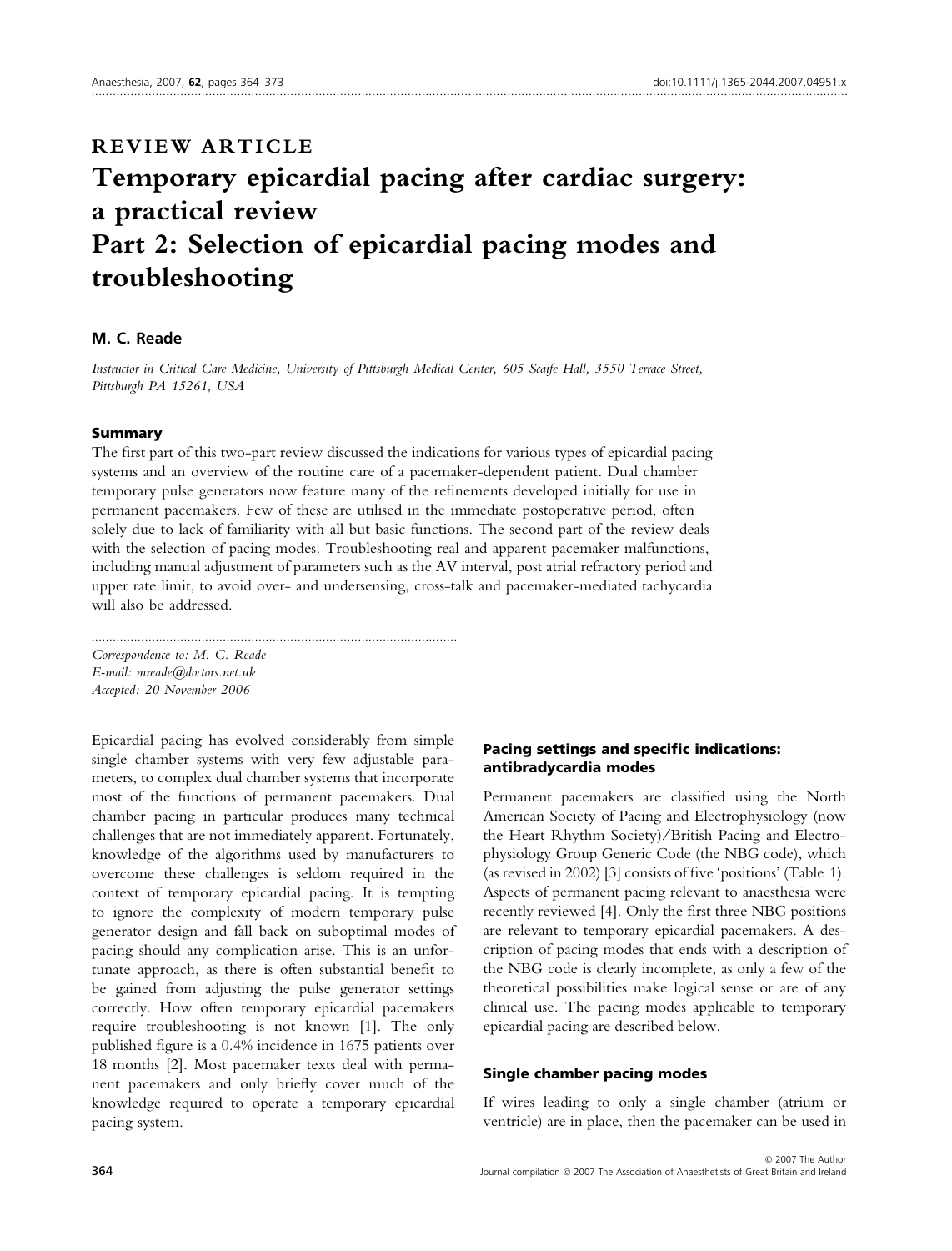Anaesthesia, 2007, 62, pages 364–373 and the state of the state of the state of the M. C. Reade . Temporary epicardial pacing: Part 2

Table 1 NBG code. Only the first three positions are relevant to temporary epicardial pacemakers.

|                                                                                                | Ш                                                                                               | ш                                                                                                              | IV                                                        | v                                                                                                  |
|------------------------------------------------------------------------------------------------|-------------------------------------------------------------------------------------------------|----------------------------------------------------------------------------------------------------------------|-----------------------------------------------------------|----------------------------------------------------------------------------------------------------|
| Chamber<br>paced<br>$O = none$<br>$A =$ atrium<br>$V =$ ventricle<br>$D = \text{dual} (A + V)$ | Chamber<br>sensed<br>$O = none$<br>$A =$ atrium<br>$V =$ ventricle<br>$D = \text{dual} (A + V)$ | Response to<br>sensing<br>$Q = none$<br>$T = \text{triggered}$<br>$I =$ inhibited<br>$D = \text{dual} (T + I)$ | Rate<br>modulation<br>$O = none$<br>$R =$ rate modulation | Multi site<br>pacing<br>$O = none$<br>$A =$ atrium<br>$V =$ ventricle<br>$D = \text{dual} (A + V)$ |

one of only five modes: AOO, VOO, AAI, VVI, or VVT.

# AOO (atrial asynchronous)

Pacing spikes are delivered to the atrium at a set rate, regardless of electrical activity in either chamber of the heart. Stimulation of ventricular contraction in this mode relies on intact conduction through the AV node. There is usually a mechanical advantage in preserving the physiological relationship of atrial to ventricular contraction. There is a risk in asynchronous atrial pacing that a pacing spike might be delivered in the repolarisation phase of an endogenous beat, which may precipitate atrial fibrillation. The refractory period of the AV node should prevent the depolarisation from being conducted to the ventricle, which should prevent VF. Because of this risk of atrial fibrillation, use of AOO is usually restricted to stable bradycardia, where the pacemaker rate reliably exceeds the endogenous rate. If this is the case, the pacemaker spike should always occur before any endogenous impulse would have been generated.

### Indications

• Bradycardia with intact AV node conduction, in situations where synchronous modes are contra-indicated. This rarely means anything other than during use of electrocautery, which can interfere with sensing.

#### **Limitations**

• Contra-indicated in atrial tachycardia, atrial fibrillation ⁄ flutter (due to inability to capture the atrium), and AV node block.

### VOO (ventricular asynchronous)

Analogous to AOO, pacing spikes are delivered to the ventricle, regardless of the endogenous electrical activity of the heart. As in the atrium, there is a risk that a ventricular pacing spike might be delivered while the ventricle is in the repolarisation phase of an endogenous beat. This is the classic 'R-on-T' phenomenon, known to precipitate ventricular fibrillation (VF).

#### Indications

• Bradycardia without reliable AV node conduction, in situations where synchronous modes are contra-indicated (e.g. with electrocautery).

• In an emergency, to preserve cardiac output in the case of malfunction of pacing in one of the more sophisticated pacemaker modes, while the cause of the malfunction is rectified. For this reason, some pulse generators have this as a 'rapid access' function.

#### Limitations

• Competition with intrinsic rhythm; possibility of R-on-T VF.

### AAI (atrial demand)

The pulse generator has a sensing 'timing cycle', which is determined by the rate set on the pacemaker. If no endogenous depolarisation is sensed by the end of this timing cycle, a pacing spike is delivered to the atrium. However, if an endogenous depolarisation is sensed, no spike is delivered, and the timing cycle begins again. There is one further level of complexity to appreciate. After an atrial depolarisation (either endogenous or a pacing spike), a pacemaker atrial refractory 'blanking' period begins, during which there is essentially no sensing at all. A depolarisation occurring during this time does not reset the timing cycle. This is required to prevent atrial after-depolarisations resetting the timing cycle.

Ventricular ectopics are potentially problematic during AAI pacing, as no ventricular depolarisations are sensed. The atrial stimulus can potentially be conducted to the ventricle whilst it is in the repolarisation phase of a ventricular ectopic endogenous beat, precipitating R-on-T VF. Fortunately, this is usually prevented by the AV node, which has entered its refractory period following the ventricular ectopic, and so blocks transmission of the atrial impulse.

# Indications

• Bradycardia, with an endogenous atrial rhythm (or frequent ectopics) sufficiently quick to compete with the pacemaker rate.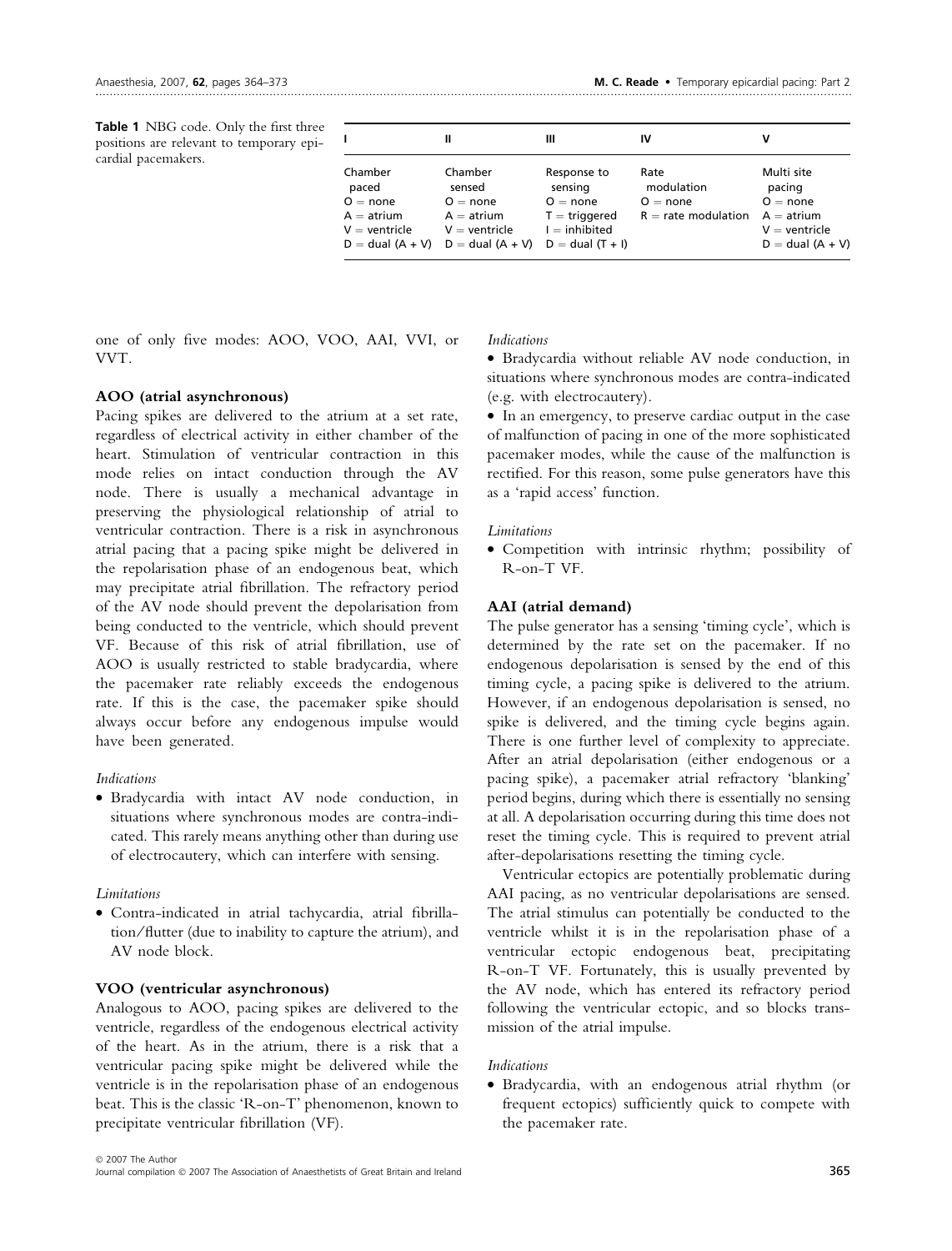#### **Limitations**

• As for AOO, AAI is contra-indicated in atrial tachycardia, atrial fibrillation ⁄ flutter (due to inability to capture the atrium), and AV node block.

### VVI (ventricular demand)

VVI is the same as AAI, except the sensing and pacing is in the ventricle. As with VOO, during a paced beat there is no co-ordinated atrial contraction, which can significantly reduce cardiac output.

# Indications

- Similar to AAI, but where there is no reliable AV node conduction to the ventricle.
- Bradycardia with AV block, sick sinus syndrome, atrial fibrillation, atrial flutter.
- Overdrive suppression of ectopic beats.

## Limitations

• No atrial contribution to ventricular preload.

### Dual chamber pacing modes

If wires leading to both atrium and ventricle are in place, the pacemaker can be used in one of the single chamber modes listed above, in addition to any of the following: DOO, DVI, DDI, DDD and, in some pulse generators, VDD. DDD is by far the most useful and commonly used, but understanding its timing cycles is facilitated by a preliminary discussion of DOO, DVI and DDI.

### DOO (AV sequential asynchronous)

First the atrium and then the ventricle receive a pacing spike, with the spikes separated by a programmed AV delay (simulating the delay in the AV node during an endogenous beat, and improving mechanical efficiency). There is the same risk of R-on-T VF as in the other asynchronous modes (AOO and VOO). While mechanical efficiency is better than in VOO, the ventricular spike spreads throughout the ventricle in an abnormal manner compared to that of an endogenous impulse through an intact conducting system. Mechanical efficiency of the ventricular contraction is usually less. AOO is thus preferred if the conducting system is intact.

### Indications

• As for VOO, but in particular in patients who derive substantial haemodynamic benefit from the contribution of atrial contraction to ventricular preload.

### DVI (AV sequential, ventricular inhibited)

In the absence of any intrinsic cardiac depolarisation, the pacemaker behaves like a DOO. There is no sensing in the atrium. When an endogenous ventricular depolarisation is sensed (following either an atrial pacing spike or endogenous atrial depolarisation), the ventricular spike is inhibited. If a ventricular depolarisation is sensed at a time before the delivered atrial spike should have arrived, it is assumed that there has been an endogenous depolarisation in the atrium that has been conducted to the ventricle. As this endogenous rhythm is likely to be mechanically more efficient than pacing, the timing cycle is reset, delaying the next atrial spike and allowing the possibility of ongoing conducted endogenous atrial depolarisations completely inhibiting atrial and ventricular output.

There is a possibility that the atrial spike will not be inhibited when in fact there is an endogenous atrial rate. This may lead to competition if the atrium is beating at a faster rate, which (as in AOO etc.) can precipitate atrial fibrillation. For this reason, DDI or DDD are preferable to DVI in patients with atrial rates high enough to compete with the pacing rate.

There is another potential problem with all ventricular sensing modes. If the ventricular sensitivity is too high, it is possible that the atrial depolarisation might be inappropriately sensed as ventricular activity and the ventricular spike inhibited. If there is no AV conduction, there will be no ventricular contraction. This is called *cross-talk* and is discussed in detail in the next section.

There is one particular use for DVI pacing. If a ventricular paced beat is conducted retrogradely up the AV node, an atrial sensing wire might interpret this as endogenous atrial activity, which in DDI and DDD modes would precipitate a release of a ventricular spike. This is pacemaker-mediated tachycardia (discussed below), which has a number of solutions. The solution requiring the least understanding of timing cycles is to switch the pacemaker to DVI, ideally while consideration is given to a better remedy.

#### Indications

• Seldom used. Immediate treatment of pacemakermediated tachycardia.

### Limitations

- Contra-indicated in atrial tachyarrhythmias.
- Risk of precipitating atrial fibrillation.

# DDI (AV sequential, non-P-synchronous, with dual chamber sensing)

DDI improves on DVI by adding atrial sensing. This prevents the possibility of the atrial pacing spike competing with an endogenous atrial rhythm. The maximum rate of delivery of pacing spikes is the same as the minimum rate set on the pulse generator. (NB: the 'minimum rate' is commonly just referred to as the 'rate'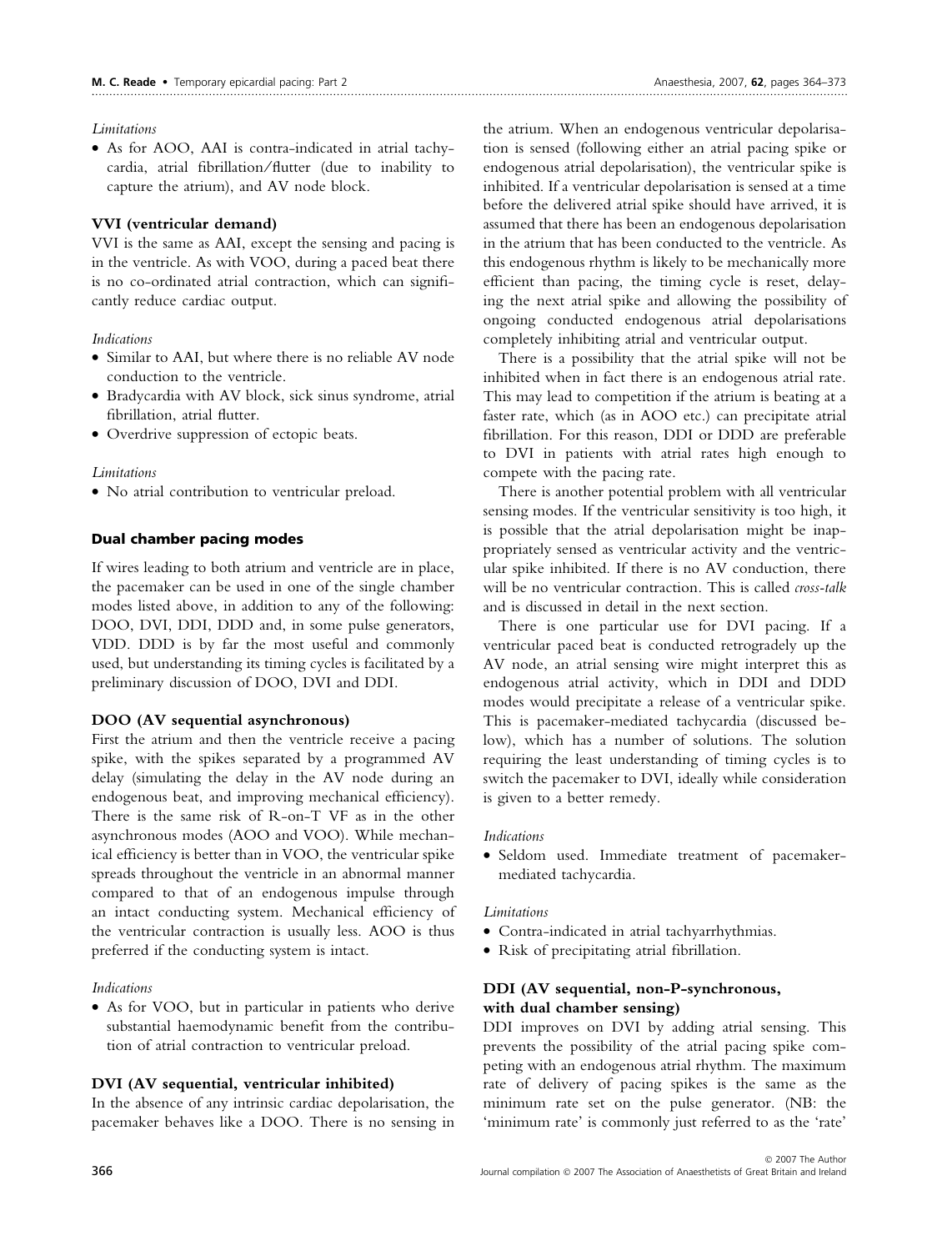of the pacemaker, but this must be distinguished from the upper rate limit, discussed later). This is the difference between DDI and DDD (below). The maximal rate in DDD is not the set lower rate limit; instead the ventricular pacing spikes can be delivered at a higher rate so as to 'track' atrial activity. DDI is thus better than DDD in the context of rapid atrial arrhythmias, as in DDD the ventricle will potentially be paced too rapidly. Indeed, most permanent pacemakers set to DDD will automatically change to DDI if a too-rapid atrial rate is detected. Temporary pulse generators will not do this (but do have an automatic defence against tracking of a too-rapid atrial rhythm (see below)). Postoperatively, patients so commonly develop atrial tachyarrhythmias (many of whom will have been paced in DDD) that at least one pulse generator (the Medtronic 5388: Medtronic, Minneapolis, MN) identifies DDI with a unique indicator to facilitate rapid changeover to this mode.

### Indications

• As for DDD pacing, but in patients with paroxysmal atrial tachyarrhythmias.

### Limitations

• Compared to DDD, with no atrial tracking there may be no increase in pacemaker rate in the context of physiologically appropriate sinus tachycardia.

### DDD (AV universal)

This is the most commonly used mode in patients with both atrial and ventricular wires. The pacemaker waits for an endogenous atrial depolarisation. If none is sensed, an atrial spike is delivered. The pacemaker then waits for an endogenous ventricular depolarisation, in response to either the atrial pacing spike or endogenous atrial depolarisation, should this have occurred. If there is no endogenous ventricular depolarisation, a ventricular pacing spike is delivered.

As explained above, there is a risk of ventricular tracking of atrial tachyarrhythmias in DDD. Most temporary pulse generators address this risk by allowing the setting of a 'maximum tracking rate' or 'upper rate limit', as explained in detail below.

# Indications

• All indications for pacing, with the exception of atrial tachyarrhythmias.

#### VDD (P wave synchronous)

This mode is unusual amongst the dual chamber modes in that only the ventricle is paced. The pulse generator inhibits its ventricular spike in response to a sensed ventricular depolarisation. A sensed atrial depolarisation, however, triggers a ventricular spike if an endogenous ventricular depolarisation is not sensed. If there is no endogenous atrial depolarisation, a ventricular pacing spike is delivered.

### Indications

• The specific indication for VDD is AV node block with an intact sinus node. The pacemaker acts as a conduit around the AV node. There is the same risk of tracking an atrial tachy-arrhythmia as in DDD, and the same safeguards must be in place to prevent this.

A summary of the various antibradycardia pacing modes and their indications is presented in a decisiontree approach in Figure 1.

### Triggered modes

Triggered modes (VAT, AAT, DAT) are more commonly employed in permanent pacemakers in special circumstances, but are available in some temporary external pulse generators (e.g. the Oscor PACE 203H, Oscar Inc, Palm Harbor, FL, USA). Triggered modes prevent inappropriate inhibition from oversensing (such as with electrocautery) [5], but in practice asynchronous modes are more commonly used for this indication.

Whenever contemplating overdrive pacing, it is essential to confirm that the atrial output of the pulse generator is indeed connected to the atrial wires, as such rapid pacing of the ventricle is likely to precipitate ventricular tachycardia. Even if the wires are correctly attached, the current may be high enough to stimulate the ventricle directly: this must be checked by setting the pacemaker 10–15 beats above the ventricular rate and ensuring the ventricle does not track [7].

# Pacing settings and specific indications: antitachycardia modes

Tachyarrhythmias are common following cardiac surgery. The presence of epicardial pacing wires allows many of these to be effectively treated by means other than pharmacotherapy or DC cardioversion. The exceptions are ventricular and atrial fibrillation and sinus tachycardia, which cannot be controlled by pacing. When attempting overdrive pacing, ventricular tachycardia or fibrillation may result and so DC cardioversion must be immediately available.

# AV junctional tachycardia

AV junctional tachycardia (with rates around 100–120 beats.min<sup>-1</sup>) is common following cardiac surgery [5], and is effectively managed using atrial (AOO or AAI) or AV sequential overdrive pacing (DOO or DDD). The pacing rate is increased to around 120% of the endo-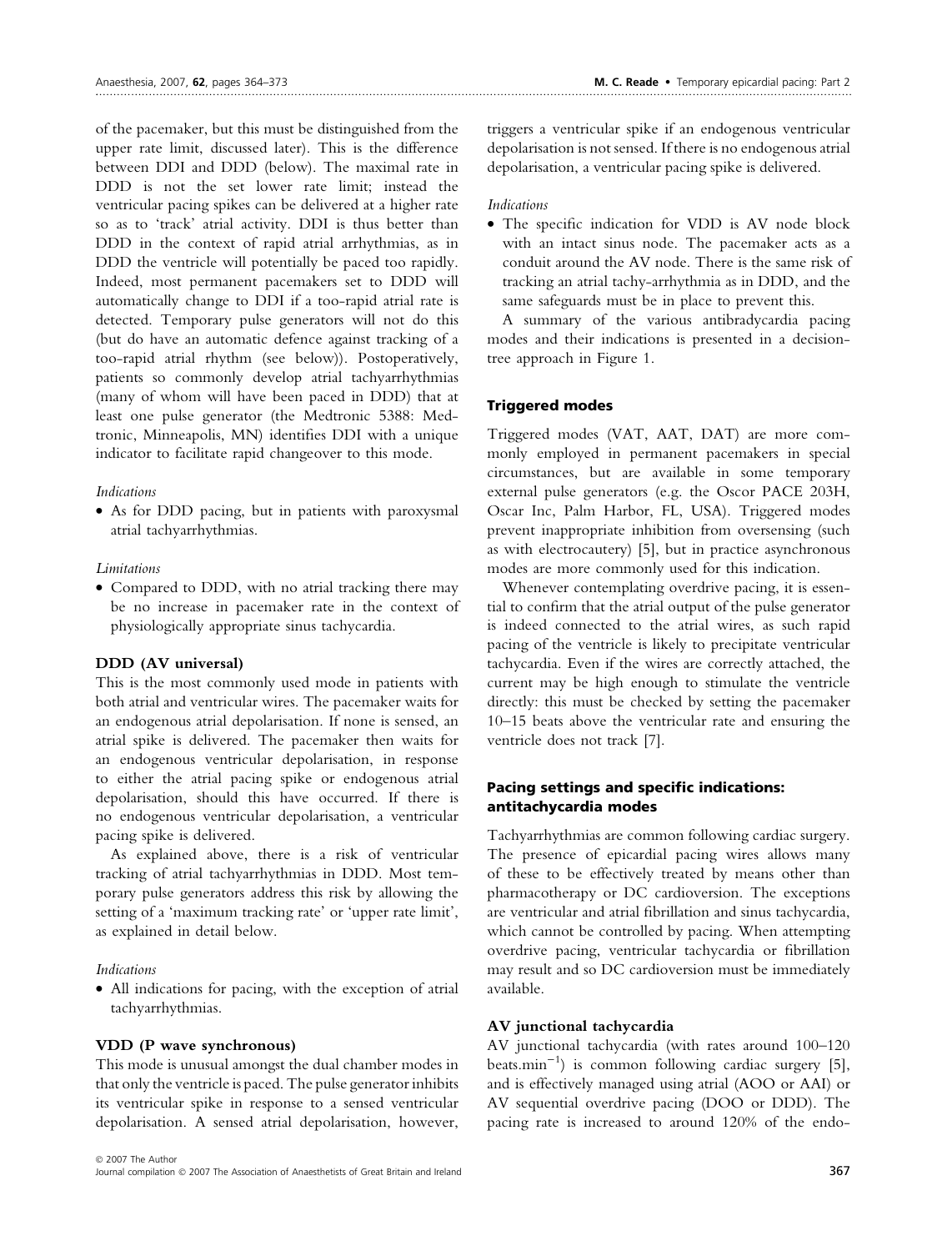



genous rate. Once 1 : 1 capture of the myocardium is achieved, the pacemaker rate is gradually reduced. As the pacemaker rate falls below the endogenous sinus rate, a stable sinus rhythm is often established.

# Paroxysmal re-entrant SVT

Paroxysmal re-entrant supraventricular tachycardia can also be terminated by atrial pacing: either 'underdrive' pacing (at less than the SVT rate) if the pacing spike induces a refractory period in the segment of the myocardium forming the re-entrant loop; or 'overdrive', where the atrial pacemaker is set above the SVT rate in a manner similar to that described for AV junctional tachycardia. The myocardium in the re-entrant limb is depolarised by an anterograde pacing spike before re-entrant depolarisation of the preceding beat arrives; when it does arrive, the myocardium is in its refractory state, so the re-entrant pathway is effectively blocked. After capture, the rate can be gradually reduced to the desired target [6].

# Atrial flutter

Overdrive pacing is effective in type I atrial flutter  $\approx$  320–340 beats.min<sup>-1</sup>), but not in type II with rates in

excess of this [5]. The pacemaker is set to just above the flutter rate and then gradually increased until the atrial complexes on the surface ECG change morphology. Typically, this will be  $10-20$  beats.min<sup>-1</sup> faster than the flutter rate [6] and indicates the flutter has been terminated. The pacemaker is then slowed to an acceptable rate, or below the endogenous sinus rate. Failure of this technique is usually attributable to insufficiently rapid pacing rates, insufficient duration of atrial pacing, or insufficient stimulus strength.

# Supraventricular tachycardias with rapid ventricular response: failure to revert to sinus rhythm

Occasionally after attaining 1 : 1 capture with overdrive pacing, sinus rhythm is not re-established on turning down the rate and the SVT with rapid ventricular response persists. In this situation it may be preferable to induce atrial fibrillation by rapid atrial pacing (up to 800 beats.min<sup>-1</sup>, depending on the pulse generator). Termination of rapid atrial pacing will sometimes lead to sinus rhythm where other techniques have not [6]. If not, remaining in electrically induced rapid atrial fibrillation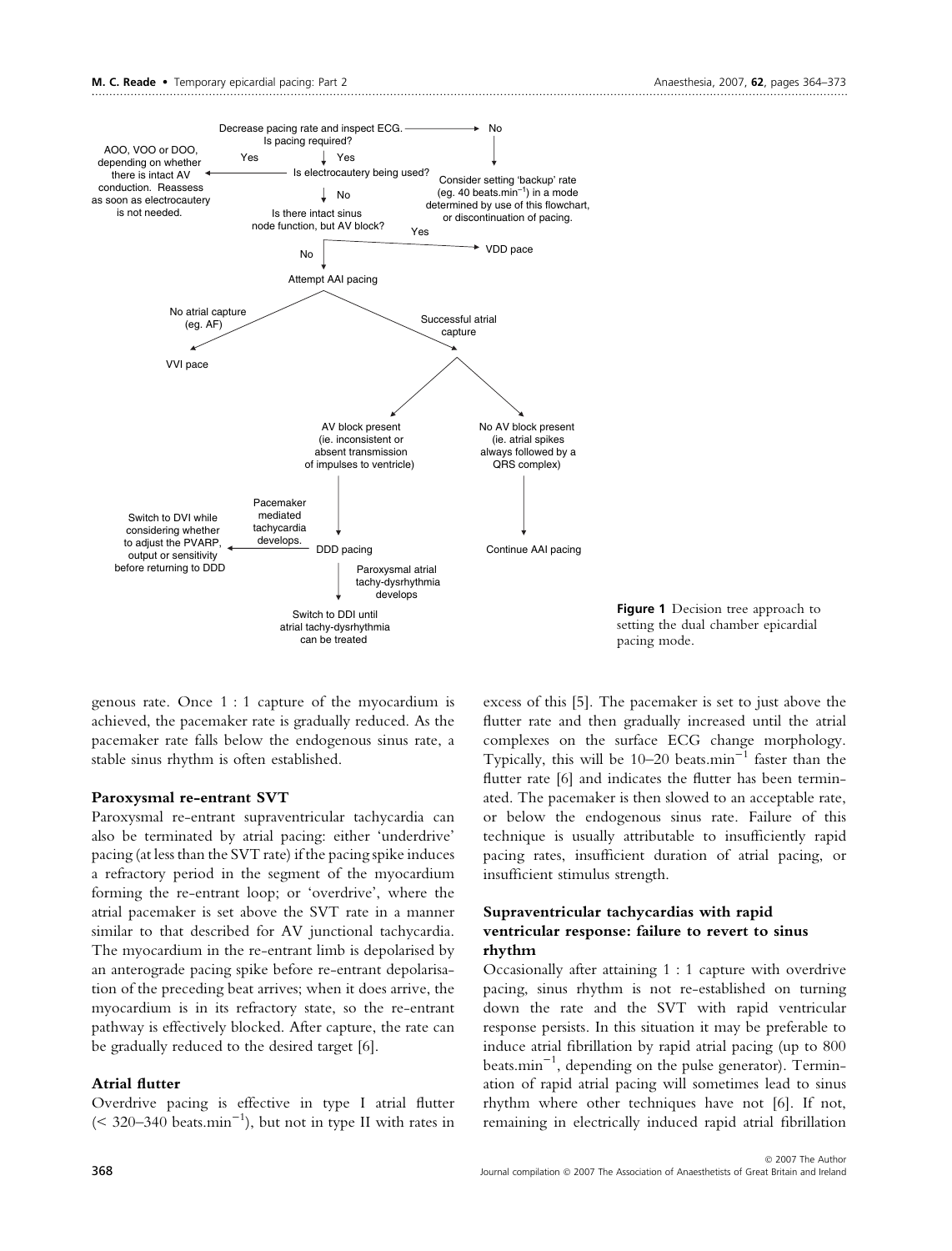may be preferable if the AV block is sufficiently high to make the ventricular rate slower than that when in SVT.

# Ventricular tachycardia

There is some suggestion that either underdrive or overdrive ventricular pacing can terminate ventricular tachycardia [6], but there is a risk of precipitating VF by doing this. DC cardioversion remains the accepted standard of care for VT.

### Common pacing system faults

### Failure to pace

'Failure to pace' occurs when there is no electrical output at the pacing wire tips when the set pacing mode calls for such an output. This is distinguished from 'failure to capture' (below) by the absence of pacing spikes in the surface ECG, and a heart rate less than that set on the pacemaker as the minimum rate. Failure to pace can be due to:

- lead malfunction or an unstable connection between the lead and the pulse generator;
- insufficient power in the pulse generator (which should be apparent from the battery indicator).
- Cross-talk inhibition (see below).
- Oversensing (as distinct from cross-talk). Any electrical potential across the sensing wires can be misinterpreted as endogenous depolarisation, with resulting inhibition of the pacing spike. Such potentials can be caused by electromagnetic interference (from electrocautery, or even mobile telephones [8]), skeletal muscle activity (including fasiculations caused by suxamethonium), or intermittent contact between the pacing wires, which can generate small 'make and break' potentials [9].
- (Apparent failure to pace) Detection of endogenous extrasystoles, which are of insufficient amplitude to register on the surface electrode, but which inhibit pacemaker output.

An appropriate first response to failure to pace is to switch to an asynchronous mode. The first two cases above can be distinguished by noting that no pacemaker spikes are delivered after making this change.

### Failure to capture

'Failure to capture' is when there is electrical output at the pacemaker wire tips (confirmed by visible pacing spikes on the ECG), but this does not cause a cardiac contraction, as shown by the absence of a mechanical cardiac impulse on the arterial pressure or pulse oximeter waveform. The cause is an increase in the resistance at the wire ⁄ myocardium interface, most commonly due to fibrosis around the pacemaker lead. Additional factors contributing to increased threshold may be:

- myocardial ischaemia;
- electrolyte imbalance, particularly hyperkalaemia, acidosis and alkalosis;
- following defibrillation;
- medications, including flecainide, moricizine, propafenone, sotalol, and possibly beta blockers, lidocaine, procainamide, quinidine and verapamil [9].

Failure to capture (or a progressively increasing pacing energy requirement) is the commonest problem encountered with temporary epicardial pacing. Correction of any of the exacerbating causes listed above should be attempted. Reversing the polarity of both bipolar and unipolar lead systems may help. In a bipolar lead system, the distal (negative) electrode usually develops fibrosis first. If this occurs, the proximal electrode may remain adequate to use as a unipolar electrode (now connected to the negative terminal), with a return electrode inserted into the subcutaneous tissues. Clearly these techniques are at best a temporary solution to impending irrecoverable failure to capture. If the threshold is progressively increasing and the patient is dependent on the pacemaker, it is wise to place an alternative means of stimulus delivery (such as a temporary transvenous wire) before capture is entirely lost.

# Failure to sense

In essence the same mechanisms of failure to capture can cause failure to sense [9]. True failure to sense must be distinguished from normal pacemaker function with inappropriate settings, such as over-long refractory periods.

### Uncommon pacemaker faults

#### Cross-talk

In a dual chamber system with atrial and ventricular pacing and ventricular sensing (DVI, DDD, DDI), it is possible that the atrial pacemaker spike will be sensed by the ventricular wire, misinterpreted as a ventricular depolarisation and thereby inhibit the ventricular pacemaker output. In the absence of AV conduction, this will lead to ventricular standstill. In atrial sensing systems, the ventricular spike can be similarly misinterpreted, leading to inhibition of the atrial spike; however, ventricular pacing persists, making this less serious. Of more concern is the system that allows such atrial sensing 'cross-talk' to trigger a ventricular pacemaker spike. This will cause a form of pacemaker-mediated tachycardia, which is discussed in detail in the next section.

The simplest approaches to eliminating cross-talk are to:

- reduce the sensitivity (increase the lowest power that is sensed) in the atrial or ventricular channel; or
- reduce the power delivered to the ventricular or atrial pacing wire.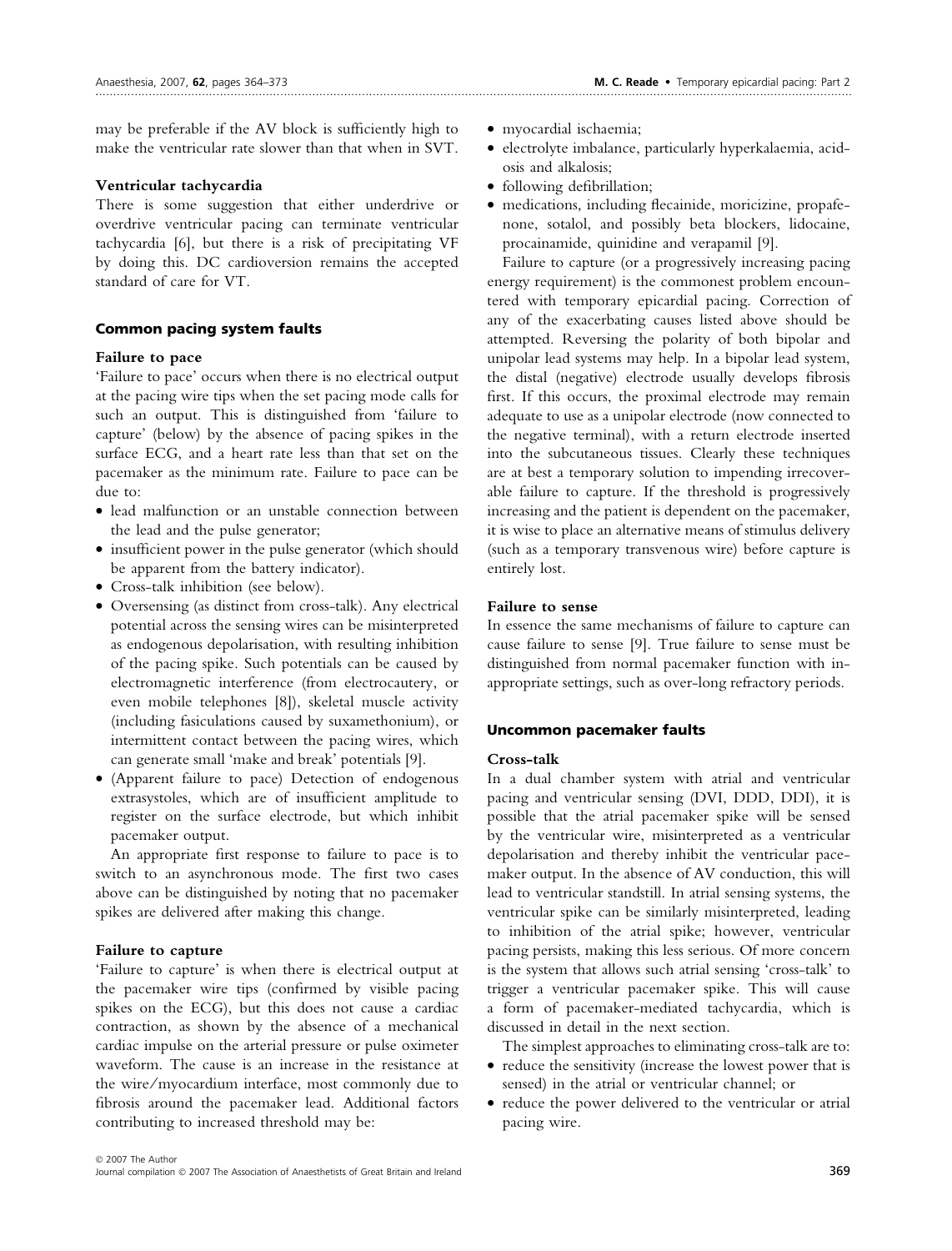However, given the possibility of ventricular standstill, manufacturers have incorporated a number of features to guard against inappropriate inhibition of output in the ventricular wires.

A modification of dual chamber pacing  $-$  'committed pacing'  $$ whereby an atrial spike is always followed by a ventricular spike, regardless of endogenous ventricular activity. This mode was developed for use in unipolar systems, where the large atrial spike is commonly misinterpreted as endogenous ventricular activity. However, as unipolar dual chamber systems are now rarely used, most temporary and permanent pulse generators do not function in this manner.

A ventricular blanking period immediately after atrial depolarisation in which ventricular depolarisation is ignored by the pacemaker. Only after this period passes does the pacemaker become alert for a ventricular depolarisation. If one occurs, it is assumed to be a conducted beat; if not, a ventricular spike is delivered. A problem might occur if a premature ventricular complex occurred within the ventricular blanking period. The pacemaker spike (having not been inhibited) could theoretically fall within the T wave of the premature beat, causing R-on-T fibrillation. In practice, the spike is almost always delivered sooner than the repolarisation phase of a premature complex that has fallen within the blanking period.

Ventricular safety pacing. If the ventricular lead senses depolarisation after the blanking period, but before the period in which it looks for ventricular depolarisation normally transmitted through the AV node (i.e. the 'cross-talk sensing window') the pacemaker assumes that there is either cross-talk or a PVC. Not knowing which, it emits a ventricular spike a little earlier than the usual AV delay. If the problem is cross-talk, this leads to mild AV dyssynchrony rather than ventricular standstill; if the problem was a PVC, the spike is emitted sufficiently early to arrive before the repolarisation phase of the PVC.

Most temporary pacemakers employ a fixed ventricular blanking period and default to set parameters for ventricular safety pacing. As such, cross-talk is rarely if ever problematic as long as reasonable sensitivity and output is set.

### Pacemaker-mediated tachycardia

This is a potential problem in only VDD or DDD pacing. The simplest form is far-field atrial sensing of a ventricular pacing spike, which is interpreted as an endogenous atrial depolarisation, leading to another ventricular impulse. This is overcome by use of an atrial blanking period, during which the atrial channel will not sense any depolarisation. Temporary pace generators have a preset atrial blanking period that should be sufficient to guard against this.

A more difficult problem exists when there is retrograde conduction between the ventricle and atrium, through either the AV node or an accessory pathway. More than 50% of patients receiving permanent dual chamber pacemakers are susceptible to such conduction [9] and there is no reason to suspect patients with temporary epicardial wires will be any less prone. The conduction may be intermittent and so may not be appreciated when the pulse generator is first set. In addition, it is often only a premature ventricular contraction that is initially conducted back up into the atrium. This may be sensed in the atrial wire as an endogenous atrial depolarisation, which (after the AV delay) triggers another ventricular depolarisation. This 'endless loop' continues with a periodicity that is the sum of the programmed AV delay and the time taken for retrograde conduction.

This problem is overcome by having an adjustable post ventricular (pacing spike) atrial refractory period, the PVARP. The atrial sensing channel must be refractory when the retrograde depolarisation arrives. The PVARP is set to a default value in all pacing generators. However, as the speed of conduction in the retrograde pathway is variable between individuals, it is not uncommon to need to adjust the PVARP. The disadvantage of setting a very long PVARP is that it limits the maximum rate of atrial tracking. This limitation would rarely be clinically significant in the ICU patient, and is more a concern for physiological rate response in permanent pacemakers.

As briefly touched on in the previous section, there is a simpler, but in some circumstances less ideal, solution to pacemaker-mediated tachycardia. The re-entrant pathway will be terminated if the mode is switched to VVI or DVI, but this may incur the penalty of losing AV synchrony.

### Other causes of inappropriate tachycardia

### Tracking of atrial tachyarrhythmias

In dual chamber modes with atrial tracking (DDD or VDD) the pacemaker emits a ventricular spike for every atrial impulse detected. In the absence of a protection mechanism, a tracked rapid atrial arrhythmia would rapidly lead to VF. All pacemakers must incorporate a means of protection against this possibility. Permanent pacemakers may be programmed to switch automatically to DDI mode when a set upper atrial rate is exceeded. DDI can be manually set on the temporary pulse generator, but as there will be an inevitable delay before this can be done, temporary pulse generators must incorporate an upper rate limit as well. This is described in detail below.

# Oversensing (as distinct from cross-talk)

Oversensing can cause failure to pace, as already described. In DDD, external electrical impulses can also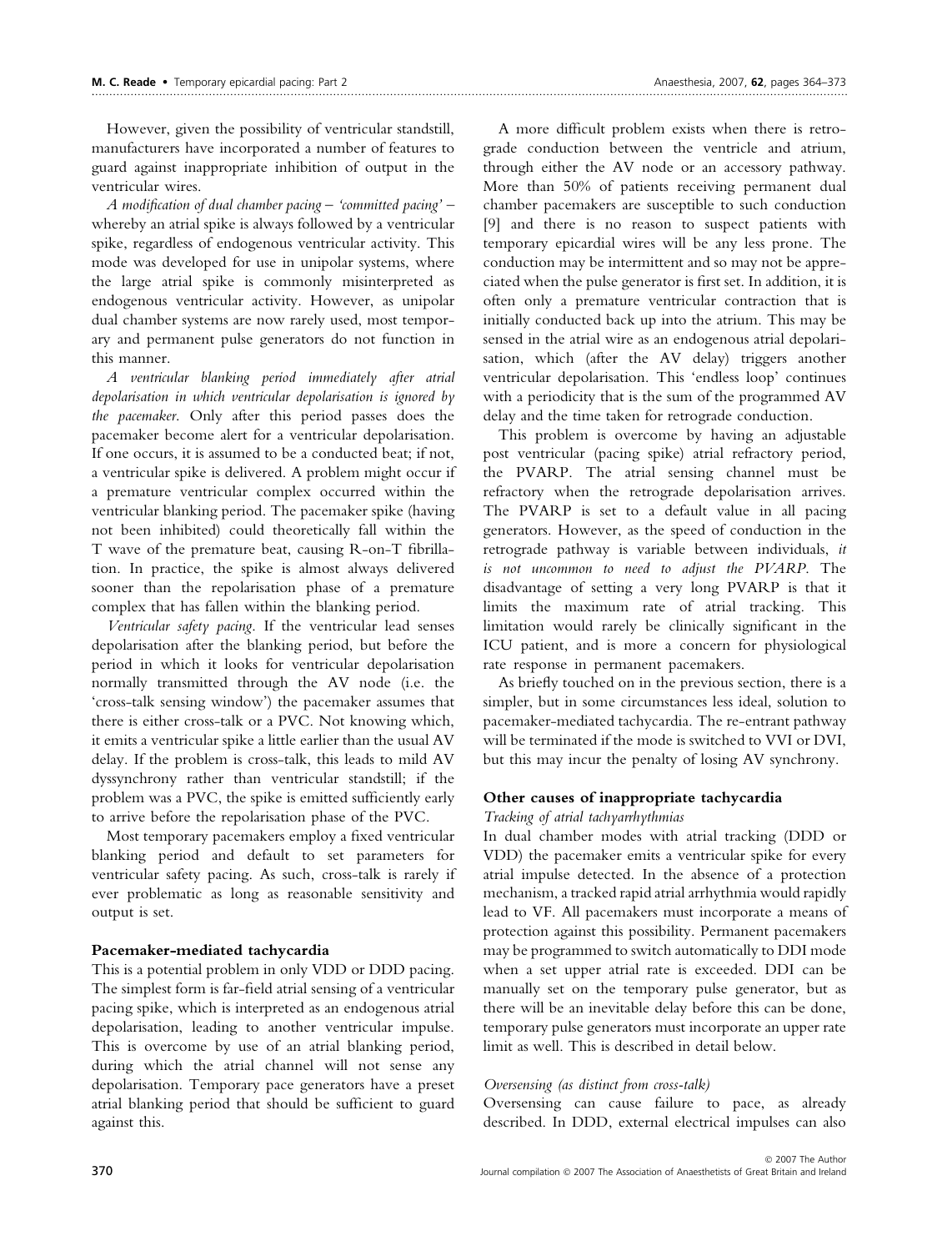be misinterpreted as atrial activity, causing pacemakermediated tachycardia. If the electrical interference is likely to continue, it may be necessary to reduce the sensitivity of the pacemaker (i.e. increase the sensitivity threshold) or switch to an asynchronous mode.

# Portions of pacemaker timing cycles that can be manually adjusted

All modern temporary pace generators will default to timing settings that are adequate in the vast majority of patients. Most of these will be automatically adjusted when the rate is altered. For this reason, it is possible to remain ignorant of much of the following and still adequately manage a pacemaker-dependent patient. However, there will be circumstances in which manual adjustment of one of the following will be the only alternative to pacing in a haemodynamically suboptimal mode. Some of the concepts below have been touched on in the above sections.

### AV delay

This is the interval following an atrial depolarisation before a ventricular spike is delivered. It allows the atrial contraction sufficient time to empty blood into the ventricle before ventricular contraction. As such, it allows the pacemaker to perform the function of the AV node. The patient's AV node may be able to conduct an impulse. If the set pacemaker AV interval is longer than the time to conduct through the patient's AV node, the ventricular pacing spike is inhibited; if it is shorter, the spike will be delivered, regardless of whether the atrial impulse would have eventually made it through the node.

Many permanent pacemakers, but no temporary pulse generators, use a 'differential' AV interval for atrial paced and endogenous depolarisations. The spread of depolarisation is more rapid following an endogenous depolarisation, and so the AV interval that follows an endogenous depolarisation is shorter than that following an atrial pacing spike to achieve the same mechanical delay between atrial and ventricular contraction.

The AV delay is shortened in ventricular safety pacing as described above. Cross-talk is detected by noticing that the AV delay is consistently shorter than that which is set on the pacemaker. The sensitivity and output of the pacemaker should be adjusted, as ventricular safety pacing usually produces a suboptimal cardiac output.

Many permanent pacemakers feature 'AV interval hysteresis'. Whenever set to a mode such that both atrial and ventricular spikes are being delivered, the system periodically extends the AV delay to look for a conducted R wave; if one is detected, the AV delay is automatically reset to a longer interval to allow endogenous conduction. However, if an R wave is missed, the system reverts to the original AV interval, allowing pacing to continue. As this automatic feature is not available on temporary pulse generators, it may be worth occasionally manually checking for AV node function in this fashion, especially if the patient remains pacemaker dependent and a permanent pacemaker is being considered.

There will be an optimal AV delay for each patient. Whereas the default value is usually sufficient, in the borderline patient, titration of the AV delay to a nearinstantaneous measure of cardiac output (such as the timevelocity integral at the aortic valve (by echo), the value provided by pulse contour analysis, or the mixed venous oxygen saturation) may be warranted. In a series of only 13 patients undergoing cardiac surgery, the optimal AV delay varied between 0.100 and 0.225 s [10].

# Post ventricular atrial refractory period

This has been discussed in detail above (under 'pacemaker-mediated tachycardia'). It sets how early after a ventricular impulse (paced or sensed) that a sensed atrial depolarisation can trigger a ventricular spike, and is the timing parameter that most often needs adjustment.

# VA interval (atrial escape interval)

This is the interval from a ventricular sensed or paced event to an atrial paced event. The lower rate limit (i.e. the set pacemaker rate) is the sum of the AV interval plus the VA interval. In DDD and VDD, an endogenous atrial depolarisation after the PVARP, but before the end of the atrial escape interval, will be sensed, inhibiting atrial output and starting the AV interval timer. The VA interval is determined by the AV interval and the lower rate limit settings and (as it is not independently adjustable) is mentioned here only to facilitate understanding.

#### Duration of pulse

The ability of the pacemaker to bring the myocardium to action potential is determined by both current intensity and duration of pacing stimulus. The relationship between these two is expressed as a strength–duration curve (Fig. 2). In many temporary pulse generators, the pulse duration is fixed at around 1.5 ms, which is on the flat part of the curve. Further increases in pulse duration would not reduce the current required for depolarisation. Reducing the pulse duration may reduce fibrosis (and delay failure to capture), and in permanent pacemakers is an even more important consideration as this will also conserve battery life. In practice, the pulse duration in temporary pacemakers is rarely altered, even if this option is present.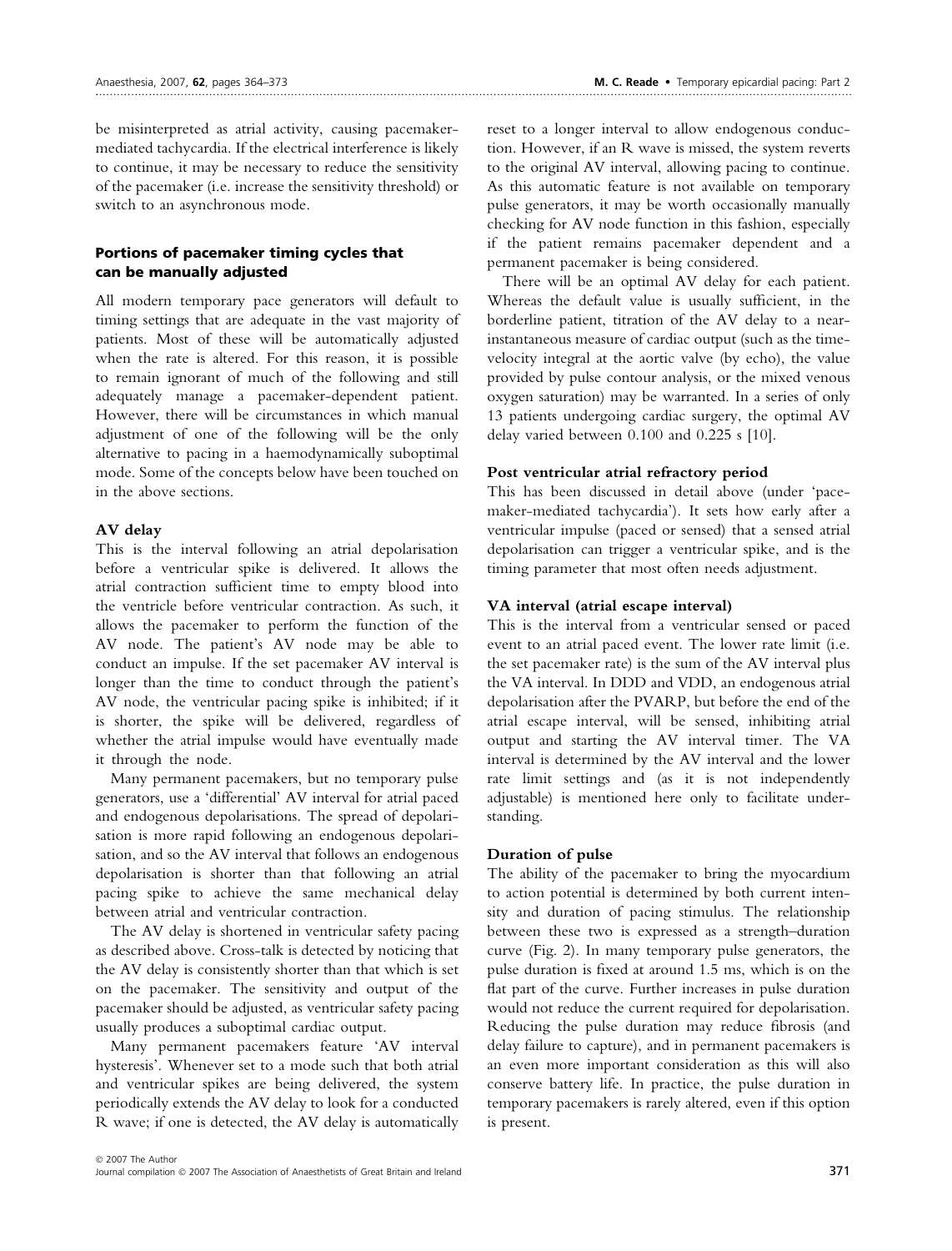

Figure 2 Pacemaker strength-duration curve [11]. The default pulse duration in temporary pacemakers is typically around 1.5 ms, beyond which further increases do not reduce the required pacemaker energy output.

### Upper rate limit (or 'maximum tracking rate')

The upper rate limit is the fastest the pacemaker will pace the ventricle in response to a sensed atrial event. This is the one 'automatic' defence against ventricular overpacing in the event of a rapid atrial tachycardia in temporary pacing systems.

When the upper rate limit is reached, one solution might be to ignore every second atrial depolarisation: in essence a 1 : 2 block. However, this would have the effect of abruptly reducing the ventricular rate from the upper rate limit to a value half, one third or one quarter of this. This might not be problematic in the case of atrial tachyarrhythmias, but in the patient with sinus tachycardia that gradually approaches the upper rate limit, a sudden halving of the ventricular rate would at least transiently cause a substantial fall in cardiac output. To avoid this, rather than introduce a 1 : 2 block, an electronic 'type II Wenkebach block' is introduced. This involves gradually lengthening the AV interval until it is so long that the next atrial depolarisation falls within the PVARP of the preceding ventricular spike. It is thus ignored and the rate of ventricular tracking reduced.

Most pace generators will set the upper rate limit automatically, determined by the programmed AV interval and PVARP  $(AVI + PVARP = total atrial refractory)$ period, TARP). When the endogenous beats are separated by less than the TARP, every second beat will simply not be sensed by the pacemaker. To be effective at preventing abrupt 2 : 1 block, the upper rate limit (which instead introduces Wenkebach) must be set less than this rate.

The appearance of Wenkebach in a paced patient should alert the clinician that the upper rate limit is being employed to prevent rapid atrial tracking. Ideally, the atrial tachycardia should be treated or the pacing mode changed (perhaps to DDI), rather than allow this to continue.

#### Blanking periods

The atrial or ventricular blanking period begins immediately after a pacing spike is delivered in the other cardiac chamber. During this period there is no sensing and so no timing intervals are reset. This is designed to prevent cross-talk and is usually not adjusted.

# Conclusion

It is tempting to ignore much of the complexity available in modern pacing generators, and rely on haemodynamically suboptimal pacing modes when commonly used settings fail. As patients with increasingly borderline cardiovascular function undergo surgery, the need to fully optimise pacing parameters will increase. This two-part review contains all the information required to competently manage single and dual chamber pacing systems and alludes to emerging pacing techniques (such as bi-atrial and biventricular pacing) that are likely to become increasingly employed in cardiac anaesthesia and intensive care.

#### Acknowledgement

I thank Dr Ramesh Venkataraman MD FCCP, Attending Intensivist, Cardiothoracic Intensive Care Unit, University of Pittsburgh Medical Center, for his helpful comments on the manuscripts.

#### References

- 1 Wasiak J. What Is the Incidence of Temporary Epicardial Pacemakers Requiring Troubleshooting? Clayton, Victoria, Australia: Center for Clinical Effectiveness, Monash University, 2000.
- 2 Del Nido P, Goldman BS. Temporary epicardial pacing after open heart surgery: complications and prevention. Journal of Cardiac Surgery 1989; 4: 99–103.
- 3 Bernstein AD, Daubert JC, Fletcher RD, et al. The revised NASPE ⁄ BPEG generic code for antibradycardia, adaptiverate, and multisite pacing. North American Society of Pacing and Electrophysiology ⁄ British Pacing and Electrophysiology Group. Pacing and Clinical Electrophysiology 2002; 25: 260–4.
- 4 Allen M. Pacemakers and implantable cardioverter defibrillators. Anaesthesia 2006; 61: 883–90.
- 5 Rozner MA, Trankina M. Cardiac pacing and defibrillation. In: Kaplan JA, Reich DL, Lake CL, Konstadt SN, eds. Kaplan's Cardiac Anesthesia. Philadelphia: W. B. Saunders, 2006; 827–43.
- 6 Donovan KD. Cardiac pacing in intensive care. Anaesthesia and Intensive Care 1985; 13: 41–62.
- 7 Bojar RM. Manual of Perioperative Care in Adult Cardiac Surgery, 4th edn. Malden, MA: Blackwell Publishing, 2004.